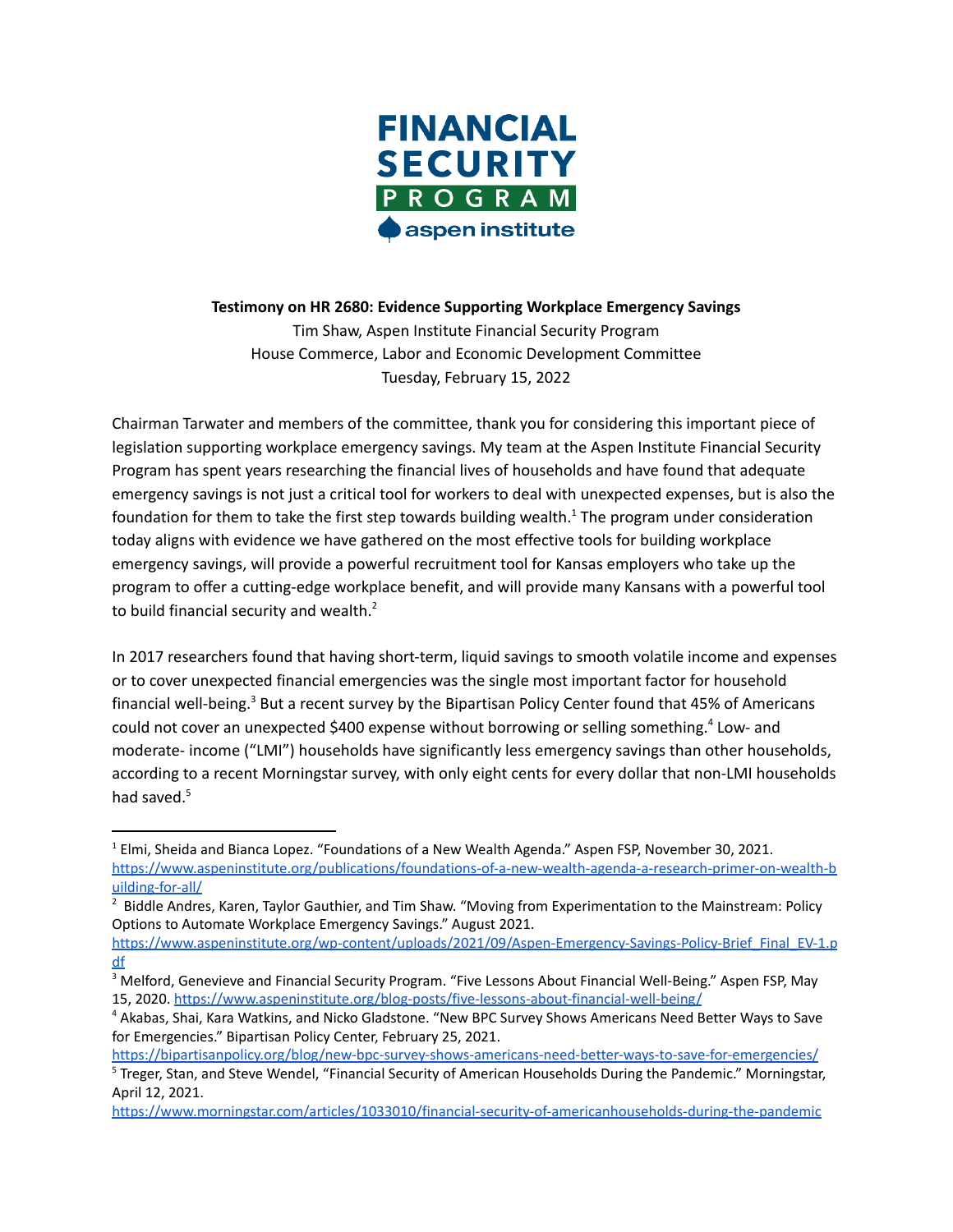Our research has found that emergency savings were a particularly important lifeline for families during the economic crisis caused by COVID-19, with 73% of Americans reporting a reduction in their income during 2020.<sup>6</sup> A recent survey conducted by the Aspen Financial Security Program, Morningstar, the Defined Contribution Institutional Investment Association, and NORC at the University of Chicago found that families who had emergency savings before the pandemic were much better able to maintain their financial health than those who did not.<sup>7</sup>

Existing emergency savings solutions do not meet the needs of millions of people, regardless of income. In part, this is because it is difficult for financial services providers to profitably offer low-balance savings accounts and frequent contributions and withdrawals.<sup>8</sup> Additionally, as we have seen around the globe, human behavior can be a significant obstacle to saving. Retirement savings has been one of the most successful savings vehicles available to Americans, and its success is largely thanks to locating retirement savings at the workplace, where it can easily be automated through payroll deduction when offered by an employer. This option is seldom available for emergency savings.

Given the barriers to emergency savings for people up and down the income spectrum and reflecting on the success of payroll deduction retirement savings programs for those who have access to one, the workplace represents a high-potential platform for high-quality, low-cost, automatic emergency savings tools. Fortunately, employers have begun to take note of the deep need workers have for emergency savings. In 2019, 79% of employers in America reported that their employees were struggling financially, and 58% of employers were concerned that their employees were unprepared to meet unexpected financial challenges.<sup>9</sup> Workers' financial challenges are both a household problem and a business problem: one study estimated that employees' financial stress could cost businesses up to \$250 billion per year in reduced productivity.<sup>10</sup> These trends, compounded by the financial crises faced by households during COVID-19, have sparked new employer interest in offering workplace emergency savings.

While access to workplace emergency savings remains low, some employers have begun to design and build products that provide these tools in the workplace. UPS, in partnership with the national nonprofit Commonwealth and the Blackrock Emergency Savings Initiative, rolled out its emergency savings plan program for more than 90,000 workers in October 2020. UPS allows workers to contribute both to their 401(k) and an emergency savings option within the account, using after-tax payroll deductions. Plan

<sup>6</sup> Fedor, Lauren, and Christine Zhang. "Income of 73% of US Hit by Coronavirus Outbreak — FT-Peterson Poll." Financial Times, April 7, 2020. <https://www.ft.com/content/7a7233a3-160a-41be-8d63-40f64e041e57>

<sup>7</sup> Treger, Stan, and Steve Wendel. "Financial Security of American Households During the Pandemic."

<sup>&</sup>lt;sup>8</sup> Akabas, Shai, Kara Watkins, and Nicko Gladstone. "New BPC Survey Shows Americans Need Better Ways to Save for Emergencies."

<sup>9</sup> Mass Mutual. "MassMutual Workplace Financial Wellness Study." December 2019. [https://www.massmutual.com/about-us/news-and-press-releases/press-releases/2019/12/new-massmutual-study](https://www.massmutual.com/about-us/news-and-press-releases/press-releases/2019/12/new-massmutual-study-finds-widespread-worry-among-employers-about-employees-financial-woes) [-finds-widespread-worry-among-employers-about-employees-financial-woes](https://www.massmutual.com/about-us/news-and-press-releases/press-releases/2019/12/new-massmutual-study-finds-widespread-worry-among-employers-about-employees-financial-woes)

<sup>&</sup>lt;sup>10</sup> Mercer, LLC. "Inside Employees' Minds: Financial Wellness, Volume 2." 2017. [https://www.mercer.com/content/dam/mercer/attachments/global/inside-employees-minds/glb-2017-inside-empl](https://www.mercer.com/content/dam/mercer/attachments/global/inside-employees-minds/glb-2017-inside-employees-minds-volume-2.pdf) [oyees-minds-volume-2.pdf](https://www.mercer.com/content/dam/mercer/attachments/global/inside-employees-minds/glb-2017-inside-employees-minds-volume-2.pdf)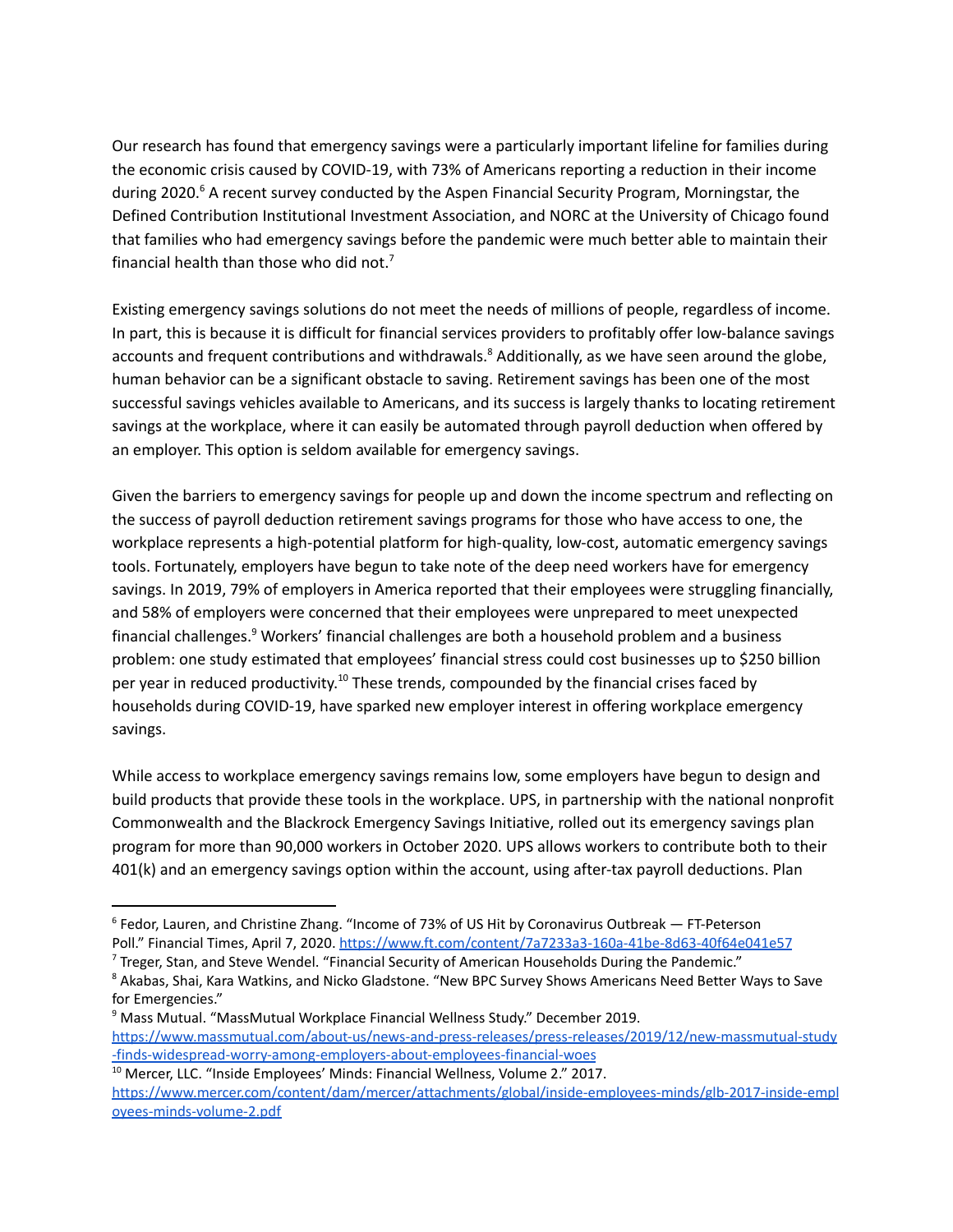participants have full access to their emergency savings contributions and the ability to roll over earnings to their retirement accounts to avoid early withdrawal penalties. $^{11}$ 

Pitt Ohio, a trucking company, introduced an emergency savings initiative for employees in 2016 after evidence emerged linking unsafe driving practices to drivers' worries about personal finances.<sup>12</sup> The company began offering a payroll-linked emergency savings account through the company's credit union, and by 2019 it reported that almost half of its employees had opened an account since the launch.<sup>13</sup>

In addition to the benefit for employers, workers benefit from increased access to emergency savings. As the name suggests, households use emergency savings to pay for unexpected expenses, like a blown out tire, a leaky roof, or a medical emergency. Emergency savings can also help households smooth consumption, especially when an income "dip" — increasingly common as income volatility continues to rise in America  $-$  means that a household will not have enough money to pay the bills.<sup>14</sup> Even a small amount of emergency savings can help low- and moderate-income families weather a drop in income. Families with as little as \$250 in savings are less likely to be evicted, delay paying bills, or turn to high-cost credit alternatives, such as payday loans, after a large income disruption.<sup>15</sup>

The proposed Kansas employee emergency savings account (KEESA) program provides critical support to small businesses to offer emergency savings accounts owned by the employee with federally insured savings accounts, funded through payroll deductions by the employee. In addition, it provides first-of-its-kind support for small businesses who provide matching contributions to workplace emergency savings, further boosting the rainy-day funds of their workers and providing critical protection against everyday financial risks. Research on employer matches in retirement savings finds that the existence of an employer match boosts participation in retirement plans by 3 to 10 percentage points.<sup>16</sup> I expect that the effect of the employer match for the KEESA program will be even more important for two reasons. First, this benefit will be new to many employees, who may need additional incentive to participate. Second, the amount of the employer match in the KEESA program is significant relative to the needs of many households. Simply the seed money of \$50 employers would contribute under the program would be 20% of the \$250 research finds is needed to assist with avoiding eviction,

<sup>&</sup>lt;sup>11</sup> Tergesen, Anne. "UPS to Offer Employees a Way to Save for Emergencies." The Wall Street Journal, October 22, 2020. <https://www.wsj.com/articles/ups-to-offer-employees-a-way-to-save-for-emergencies-11603360801>

<sup>&</sup>lt;sup>12</sup> Huff, Aaron. "Research Leads Pitt Ohio to Create Emergency Savings Plan for Drivers, Employees." CCJ, November 10, 2016.

[https://www.ccjdigital.com/business/article/14934068/research-leads-pitt-ohio-to-create-emergency-savings-plan](https://www.ccjdigital.com/business/article/14934068/research-leads-pitt-ohio-to-create-emergency-savings-plan-for-drivers-employees)[for-drivers-employees](https://www.ccjdigital.com/business/article/14934068/research-leads-pitt-ohio-to-create-emergency-savings-plan-for-drivers-employees)

<sup>&</sup>lt;sup>13</sup> Grant, Tim. "Financially Stressed Workers Are Less Productive on the Job." Pittsburgh PostGazette, July 25, 2019. [https://www.post-gazette.com/business/career-workplace/2019/07/25/Financially-stressed-workers-are-less-prod](https://www.post-gazette.com/business/career-workplace/2019/07/25/Financially-stressed-workers-are-less-productive-on-the-job/stories/201907250005) [uctive-on-the-job/stories/201907250005](https://www.post-gazette.com/business/career-workplace/2019/07/25/Financially-stressed-workers-are-less-productive-on-the-job/stories/201907250005)

<sup>&</sup>lt;sup>14</sup> Aspen Financial Security Program. "Income Volatility: A Primer." May 2016. <https://www.aspeninstitute.org/publications/income-volatility-a-primer/>

<sup>&</sup>lt;sup>15</sup> The Finra Foundation and SaverLife. "Savings: A Little Can Make a Big Difference." December 2020. [https://static1.squarespace.com/static/5fb2ed3e535af708d0c84149/t/5fd3a0f146be8e2e489fe52c/160770481735](https://static1.squarespace.com/static/5fb2ed3e535af708d0c84149/t/5fd3a0f146be8e2e489fe52c/1607704817357/RGB%2BFINRA%2BPaper%2BSaverLife-Nov30_v3.pdf) [7/RGB%2BFINRA%2BPaper%2BSaverLife-Nov30\\_v3.pdf](https://static1.squarespace.com/static/5fb2ed3e535af708d0c84149/t/5fd3a0f146be8e2e489fe52c/1607704817357/RGB%2BFINRA%2BPaper%2BSaverLife-Nov30_v3.pdf)

<sup>&</sup>lt;sup>16</sup> Benartzi, Shlomo and Charlie Nelson. "Employers Need to Reinvent Retirement-Savings Match." Harvard Business Review, October 19, 2020. <https://hbr.org/2020/10/employers-need-to-reinvent-retirement-savings-match>